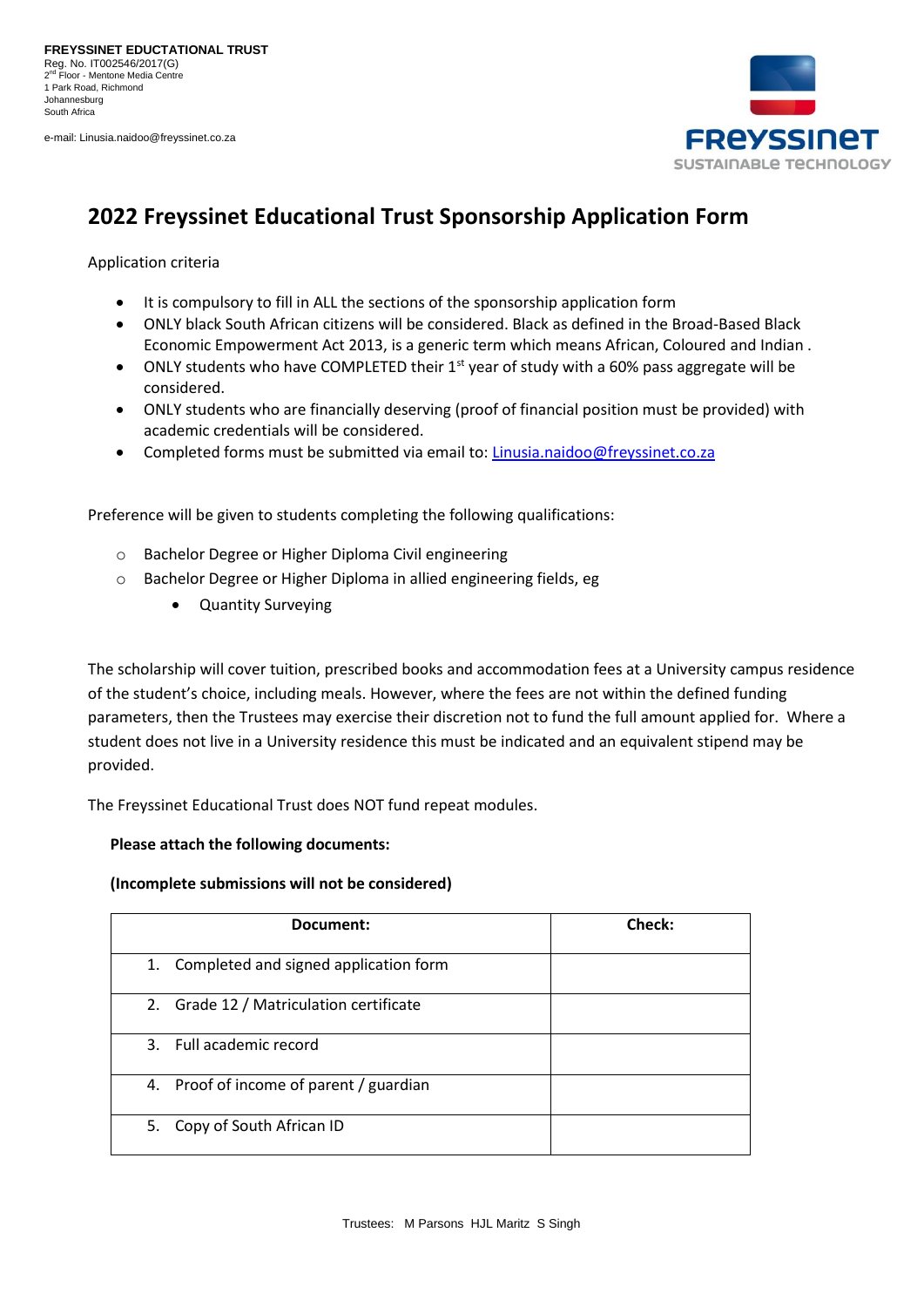## **1. PERSONAL DETAILS:**



| <b>Postal Address</b>                           |      |
|-------------------------------------------------|------|
| <b>Physical Address</b>                         |      |
| <b>Telephone Number</b><br><b>Email address</b> | Cell |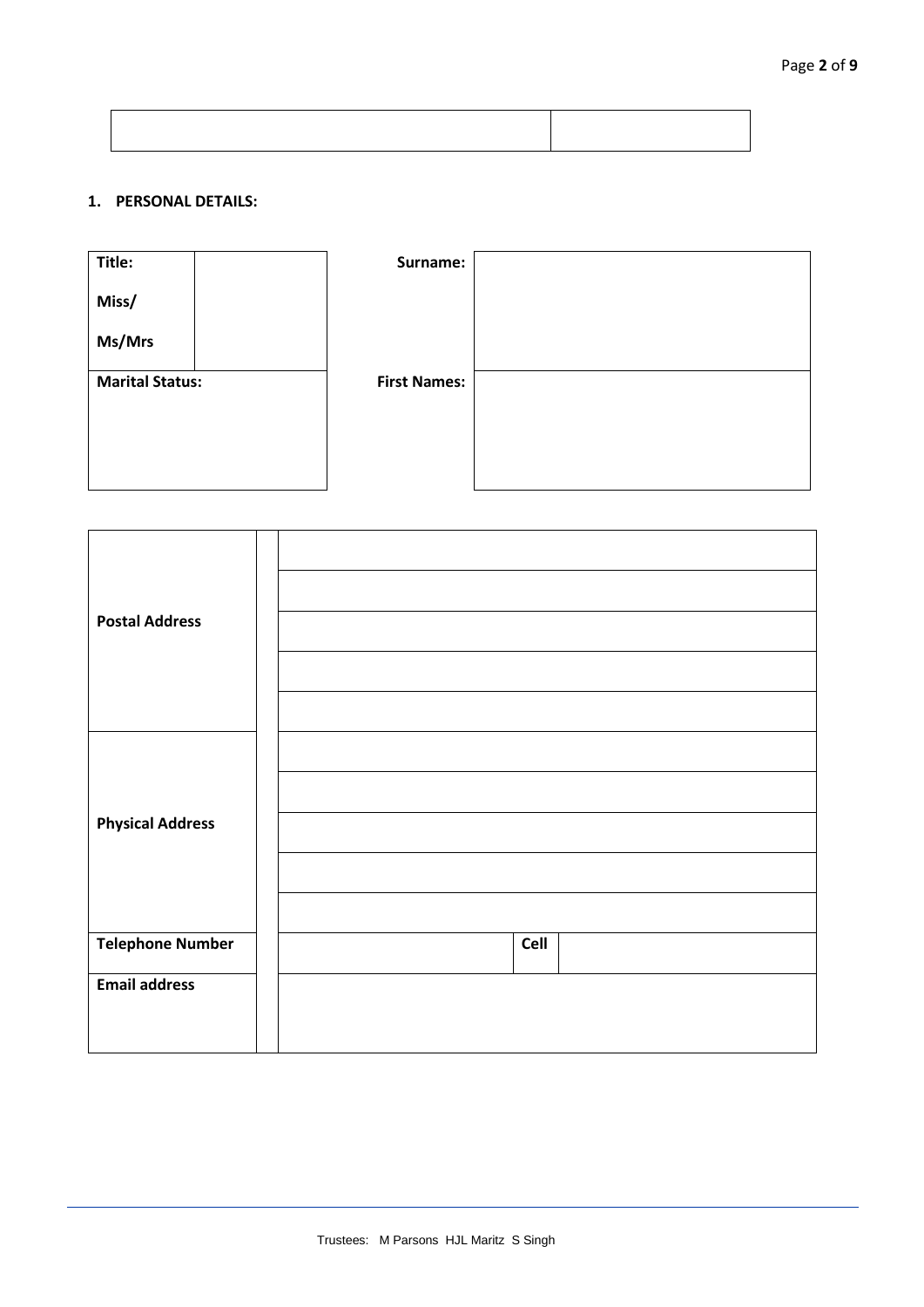| <b>Identity Number</b>                   |   |  |   |   |                                        |                                                        | Gender |  |
|------------------------------------------|---|--|---|---|----------------------------------------|--------------------------------------------------------|--------|--|
|                                          |   |  |   |   |                                        | PLEASE PROVIDE COPY OF SOUTH AFRICAN IDENTITY DOCUMENT |        |  |
| Are you a South African Citizen?         |   |  |   |   | Which SA Province do you<br>come from? |                                                        |        |  |
|                                          |   |  |   |   |                                        |                                                        |        |  |
| Do you have any criminal                 |   |  |   |   |                                        | If Yes, please specify:                                |        |  |
| Record?                                  |   |  |   |   |                                        |                                                        |        |  |
|                                          |   |  |   |   |                                        |                                                        |        |  |
| Race:                                    | A |  | C | W |                                        | Do you have a disability?                              |        |  |
|                                          |   |  |   |   | Description:                           |                                                        |        |  |
|                                          |   |  |   |   |                                        |                                                        |        |  |
| Are you related to someone who currently |   |  |   |   |                                        |                                                        |        |  |
| works for Reinforced Earth South Africa? |   |  |   |   |                                        |                                                        |        |  |

# **2. DETAILS OF PARENT / GUARDIAN**

#### **a. MOTHER / GUARDIAN DETAILS**

| <b>Mrs</b>                      | <b>Ms</b> | Surname:            |
|---------------------------------|-----------|---------------------|
| Cross whichever is applicable   |           | <b>First Names:</b> |
| <b>Identity Number</b>          |           |                     |
|                                 |           |                     |
| <b>Employer (If applicable)</b> |           |                     |
| Please provide proof of income  |           |                     |
| <b>Employer Address</b>         |           |                     |
|                                 |           |                     |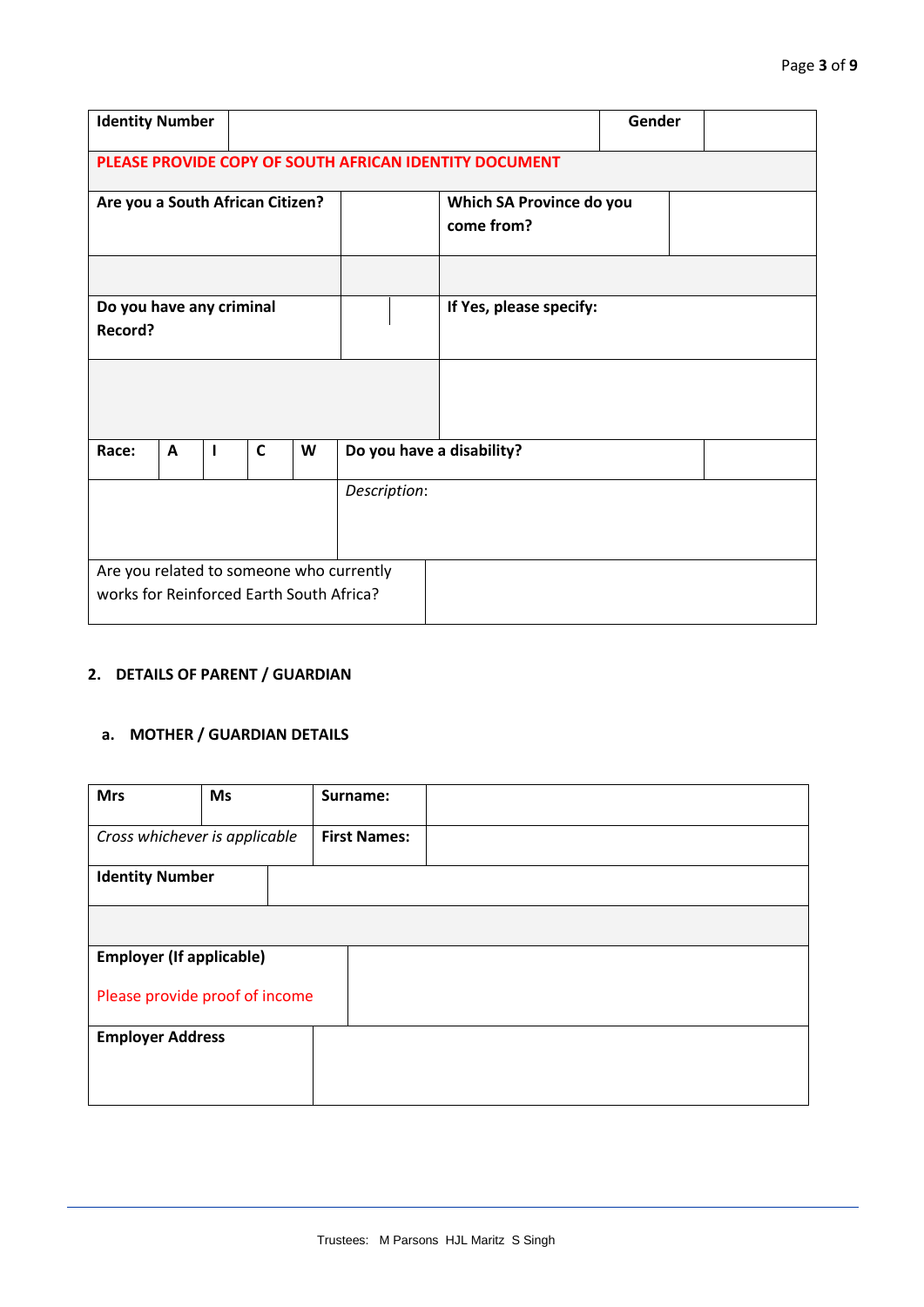#### **b. FATHER / GUARDIAN DETAILS**

| Mr |  | Surname:                |                                 |  |  |  |
|----|--|-------------------------|---------------------------------|--|--|--|
|    |  | <b>First Names:</b>     |                                 |  |  |  |
|    |  | <b>Identity Number</b>  |                                 |  |  |  |
|    |  |                         |                                 |  |  |  |
|    |  |                         | <b>Employer (If applicable)</b> |  |  |  |
|    |  |                         | Please provide proof of income  |  |  |  |
|    |  | <b>Employer Address</b> |                                 |  |  |  |
|    |  |                         |                                 |  |  |  |

### **3. FINANCIAL AID**

| Do you qualify for NSFAS (National Student Financial Aid Scheme) |                                                                                                       |  |
|------------------------------------------------------------------|-------------------------------------------------------------------------------------------------------|--|
| funding?                                                         |                                                                                                       |  |
| 2019? If yes, please provide full details below                  | Have you applied for, or have been awarded any other bursary / scholarship / financial assistance for |  |
| Name of funding institution                                      | Terms and conditions of funding                                                                       |  |
|                                                                  |                                                                                                       |  |
|                                                                  |                                                                                                       |  |
|                                                                  |                                                                                                       |  |

#### **4. MATRIC RESULT RECORD**

| <b>School from which you Matriculated</b>                  |                                                   |  |  |
|------------------------------------------------------------|---------------------------------------------------|--|--|
| In which South African Province is the<br>school situated? |                                                   |  |  |
| Year when matric was<br>completed                          | Aggregate<br>Symbol                               |  |  |
|                                                            | Please indicate the subjects passed and the grade |  |  |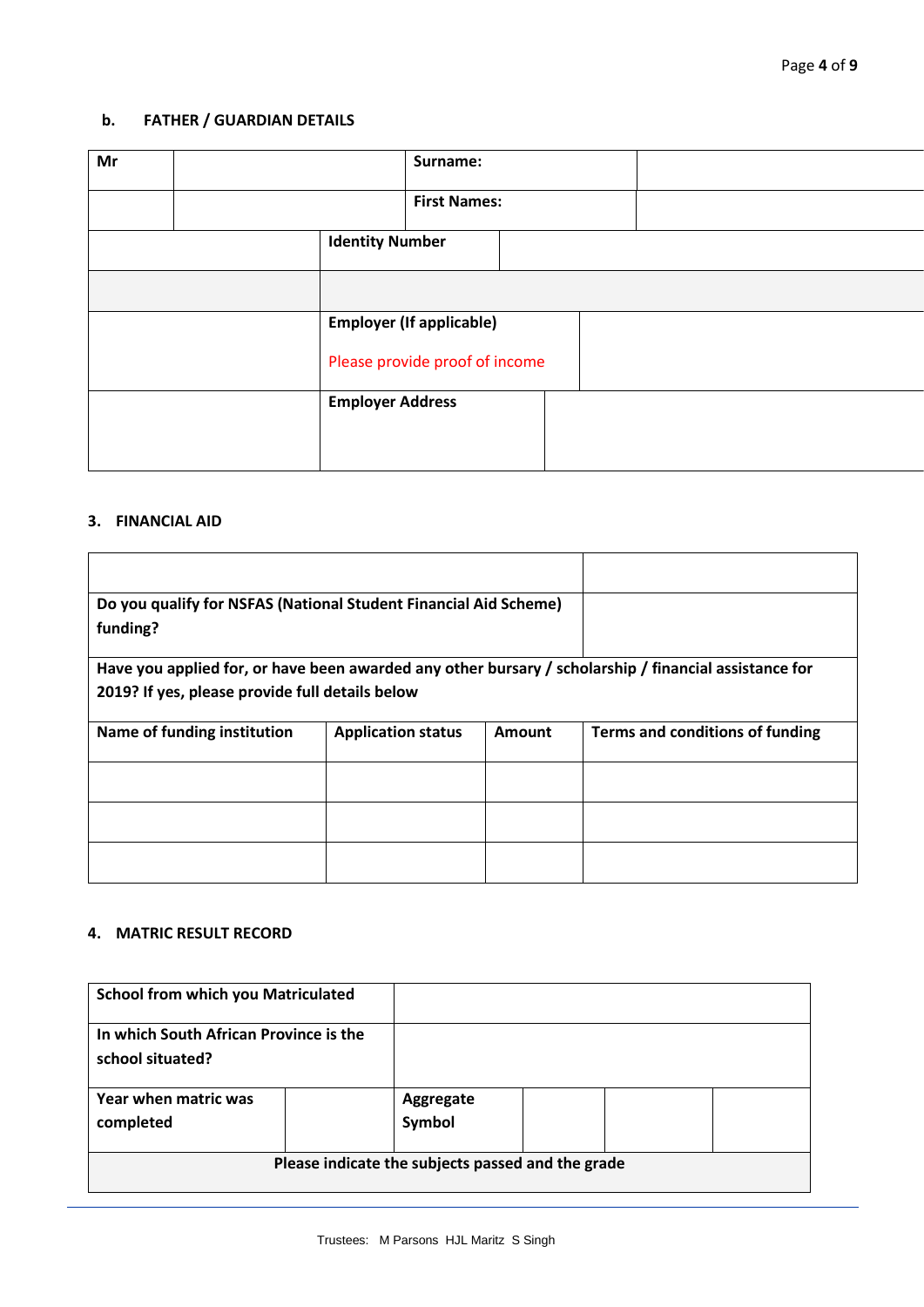| NB: Please attach     | 1              | 7  |  |
|-----------------------|----------------|----|--|
| official statement of |                |    |  |
| results authenticated | $\overline{2}$ | 8  |  |
| by a Commissioner of  | 3              | 9  |  |
| Oaths                 |                |    |  |
|                       | $\overline{a}$ | 10 |  |
|                       |                |    |  |
|                       | 5              | 11 |  |
|                       |                |    |  |
|                       | 6              | 12 |  |
|                       |                |    |  |

#### **NOTE:** If you have done more subjects you may attach additional records

# **5. UNIVERSITY RECORD/S** *(if in second or subsequent year of study)*

| <b>University</b>                                                                         |  |  |  |  |
|-------------------------------------------------------------------------------------------|--|--|--|--|
| Year in which you first registered at university /                                        |  |  |  |  |
| college                                                                                   |  |  |  |  |
| Degree / Diploma and field of study                                                       |  |  |  |  |
| <b>Student number</b>                                                                     |  |  |  |  |
| Year of study completed in 2022                                                           |  |  |  |  |
| <b>Modules passed</b>                                                                     |  |  |  |  |
| Please attach official statement of results from year of first registration authenticated |  |  |  |  |
| with a university stamp                                                                   |  |  |  |  |

## **6. DETAILS OF STUDY**

| Year of Study for 2022                         | Year 2 | Year 3 | Year 4 | Year 5 |
|------------------------------------------------|--------|--------|--------|--------|
| <b>Contact Name and Number of Faculty Head</b> |        |        |        |        |
|                                                |        |        |        |        |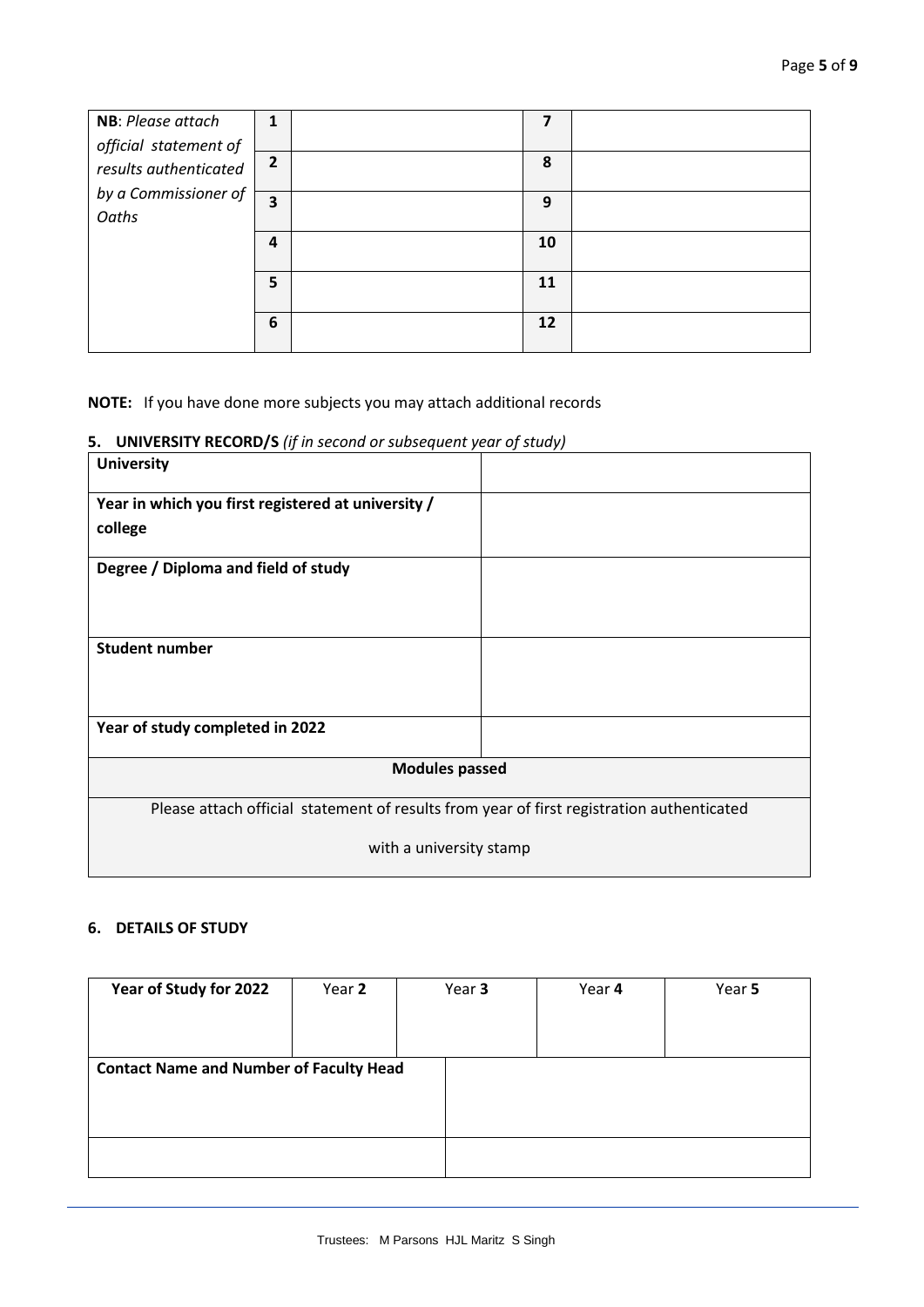|    | Modules registered for in 2019                         |                       |  |  |  |  |  |
|----|--------------------------------------------------------|-----------------------|--|--|--|--|--|
|    | <b>Modules</b>                                         | <b>Estimated Cost</b> |  |  |  |  |  |
| 1. |                                                        |                       |  |  |  |  |  |
| 2. |                                                        |                       |  |  |  |  |  |
| 3. |                                                        |                       |  |  |  |  |  |
| 4. |                                                        |                       |  |  |  |  |  |
| 5. |                                                        |                       |  |  |  |  |  |
| 6. |                                                        |                       |  |  |  |  |  |
| 7. |                                                        |                       |  |  |  |  |  |
| 8. |                                                        |                       |  |  |  |  |  |
|    |                                                        |                       |  |  |  |  |  |
|    | Total estimated cost of prescribed books for the year: |                       |  |  |  |  |  |
|    | Will you live in a University campus residence?        |                       |  |  |  |  |  |
|    | Name of residence and cost:                            |                       |  |  |  |  |  |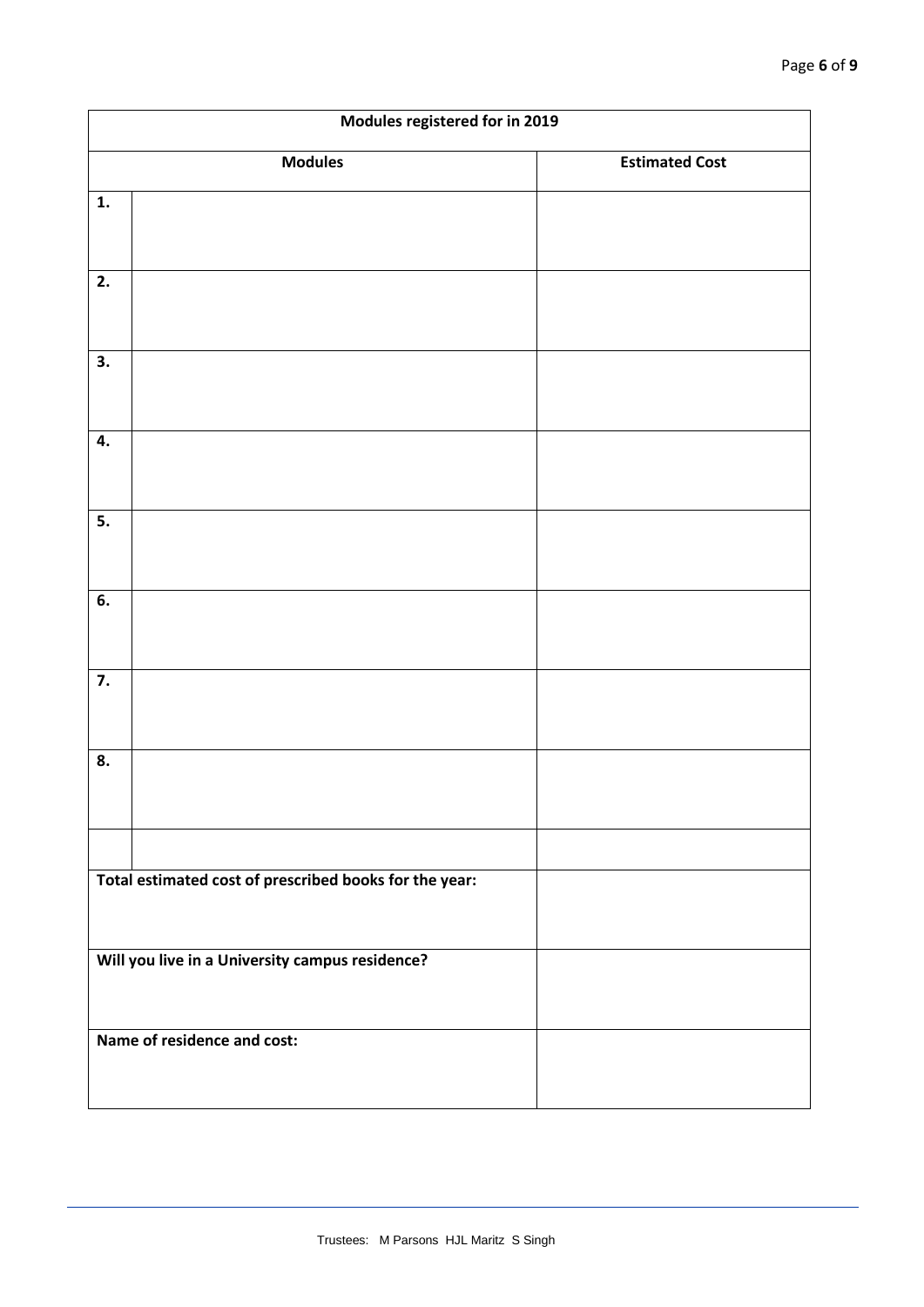#### 7. EXTRAMURAL AND OTHER RELATED INFORMATION:

Mention some of your achievements / Leadership roles\*

| School/University/Community/Academic/Sport/Cultural |
|-----------------------------------------------------|
|                                                     |
|                                                     |
|                                                     |
|                                                     |
|                                                     |
|                                                     |
|                                                     |
|                                                     |
|                                                     |

\*Please attach any personal/professional references or testimonials that could support your application.

#### What are your hobbies / interests?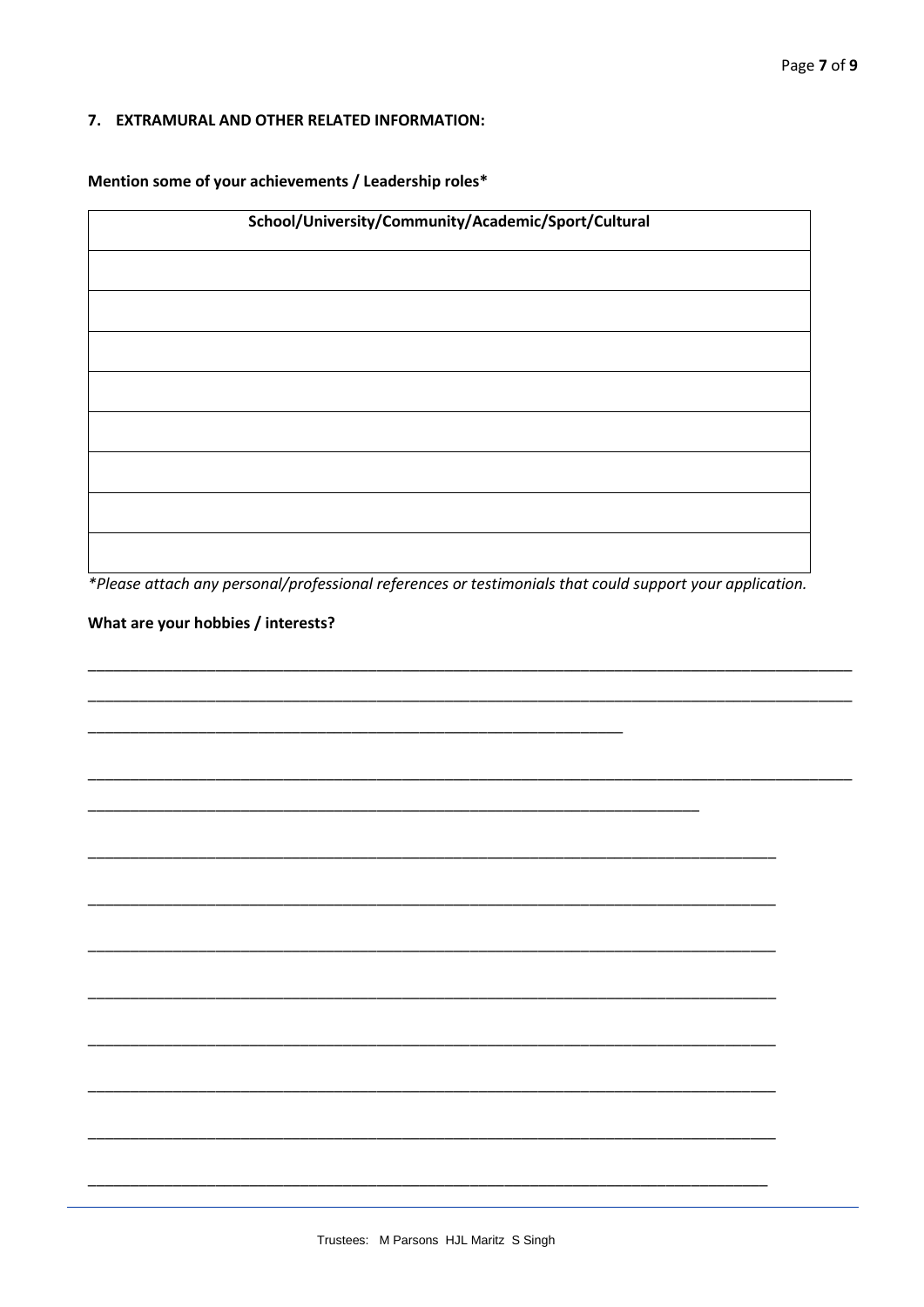#### 8. MOTIVATION

9.

In your own words, please motivate why you should be selected for this funding.

Make mention of:

- Any achievements, personal or academic
- How you adapted to your first year at University
- Challenges you experienced and how you dealt with it  $\bullet$
- Qualities that you developed that you will use for the rest of your study and work career  $\bullet$